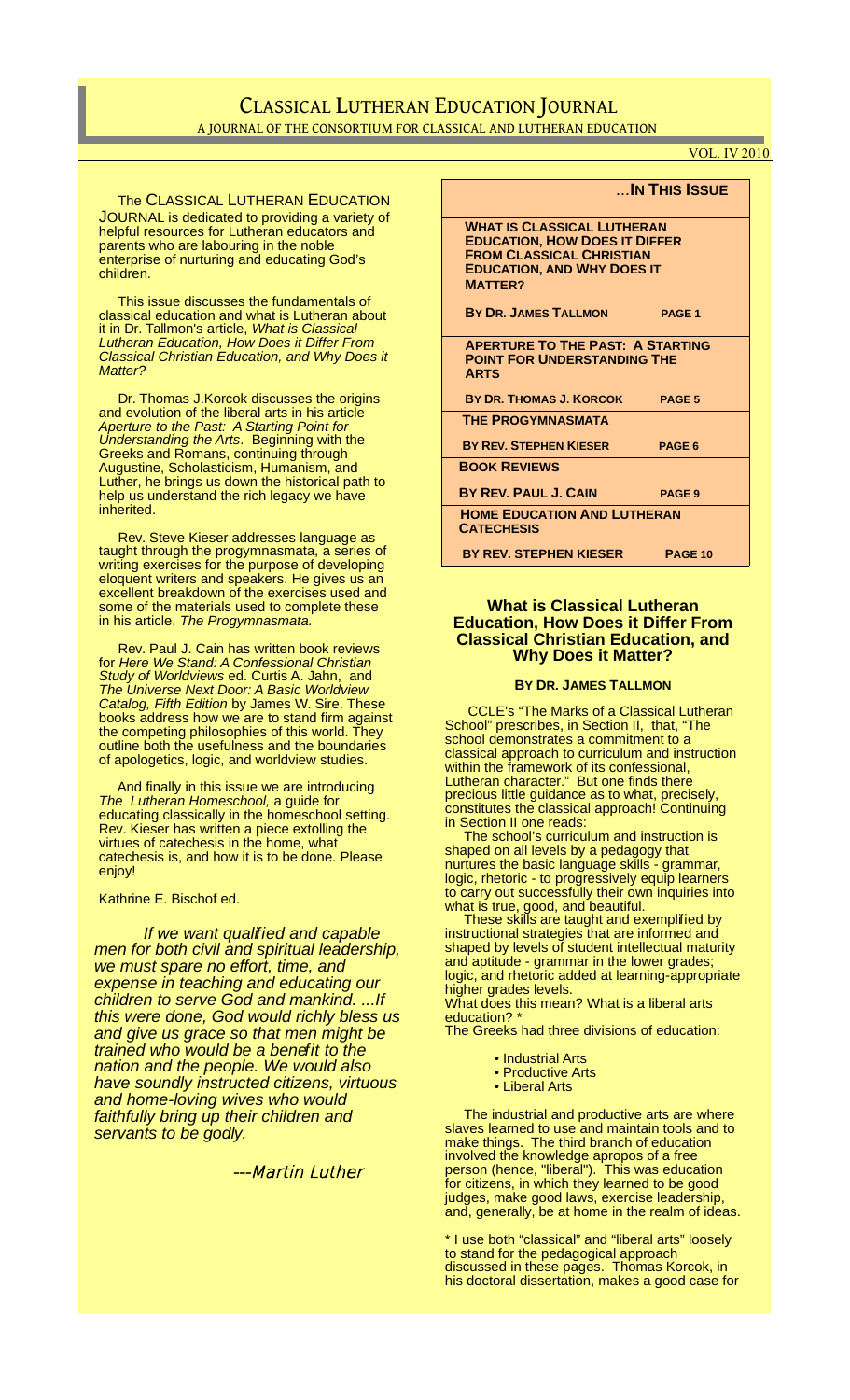a "toned down" approach for the semantics of this approach to education. The term "classical" is intimidating and it does have connotations, today, that parallel "confessional and liturgical." That being said, I utilize the term "classical" throughout, out of deference to the Classical Lutheran Education movement, which is disinclined to tone down its rhetoric because the leadership is interested in accentuating precisely those standards that distinguish the classical approach from ordinary ones. Some wish to elevate, others wish to build bridges. Both are important.

 They were equipped to exercise their freedom, and it was felt that, in exercising freedom, they would achieve excellence. For the Greeks, excellence went something like this: Every creature has something it does uniquely and better than any other creature So, the excellence of the cheetah is its speed,<br>and it realizes its excellence in running. They and it realizes its excellence in running. identified an excellence for each creature: the excellence of the ant is its organization, the excellence of the elephant is its size, and so on. What do you suppose the excellence of the "rational animal" would be? Right! To think, to reason, to analyze and to argue. In short, to be at home in the realm of ideas. Dorothy L. Sayers' "The Lost Tools of Learning" helped launch the revival of classical education among homeschoolers. Sayers there points out

how, in the medieval schools, the curriculum included seven "artes liberales," divided into the trivium and quadrivium.

7 Classical Liberal Arts

| 7 OKSSICAI LIDOLALAIS |                 |
|-----------------------|-----------------|
| <b>Trivium</b>        | Quadrivium      |
| Grammar               | Astronomy       |
| <b>Dialectic</b>      | <b>Geometry</b> |
| <b>Rhetoric</b>       | Arithmetic      |
|                       | <b>Music</b>    |

 Sayers teaches that the trivium were taught as tools, the quadrivium were as subjects. The trivium helped form, discipline, and order the mind; to cultivate the intellectual virtues that equipped students to be at home in the realm of ideas, to both learn and discuss them. In addition to Sayers' tidy distinction, there are two additional aspects one must bear in mind to appreciate the importance of the trivium in the liberal arts: they are taught in a way that is "age-appropriate" and each subject may be approached according to its grammar, its dialectic, and its rhetorical components. That is, the earliest stage of education is known, traditionally, as the "grammar stage" (hence, "grammar school"). This is the stage at which children learn the basic parts of language, how to write, and how to read. Once they have developed the cognitive abilities to understand more complex knowledge, they enter the dialectical phase of education; they learn the logic of the body of knowledge, along with rules of thought and disputation. Interestingly, in the medieval classroom, children were not allowed to dispute with their classmates or tutor. They were expected to memorize, listen, learn, and keep quiet, not having yet cultivated the ability to engage in abstraction. When they were ready, in the upper grades, they entered the rhetoric phase, where they were invited to study the oratorical excellence of past masters, compose their own arguments, and engage in disputations with their peers and even their teachers.

Second, as previously mentioned, there is a grammar (basic components or constituents) of any body of knowledge. Any given body of knowledge has a logic that one may master in pursuit of fully grasping that body of knowledge. In the rhetoric stage, one applies knowledge learned in service to one's neighbor,

for the life of the world. Any more discussion of the technical dimension of the pedagogical application of knowledge regarding the trivium will make this essay too technical to be of much practical utility. I have written elsewhere about the relationship of dialectic and rhetoric and am passionate about helping classical educators understand how to teach them, in tandem, to help students cultivate the arts of wisdom and eloquence. But, for the sake of brevity, let us move on.

 Luther urged that we first point our children to God, then equip them to serve in the world. By means of liberal arts education he and Melanchthon expected to address both needs; equipping young Christians for service in both God's kingdom and in man's, or, as the Reformers put it, "The aim of education is a wise and eloquent piety." Luther also wrote: Now if (as we have assumed) there were no souls, and there were no need at all of schools and languages for the sake of the Scriptures and of God, this one consideration alone would be sufficient to justify the establishment everywhere of the very best schools for both boys and girls, namely, that in order to maintain its temporal estate outwardly the world must have good and capable men and women, men able to rule well over land and people, women able to manage the household and train children and servants aright. Now such men must come from our boys, and such women from our girls. Therefore, it is a matter of properly educating and training our boys and girls to that end. (Martin Luther, AE, vol. 45, pp. 367-8.)

# "The aim of education is a wise and eloquent piety."

 Statements like these, easy to come by, indicate the importance Doctor Luther placed on education. Reading further, it is clear Luther considers "the very best schools" to be those based on a classical liberal arts curriculum, to educate boys and girls for two ends: for growth in the faith ("for the sake of the Scriptures and God") and to cultivate good leaders for both the maintenance of the "temporal estate" and for families. The trivium equips especially for handling well God's truth and for leadership; not mastering their content, in a theoretical way, but applying them so as to cultivate wise judgment. The trivium works in tandem, *under* the content of the classical liberal arts education. In a wonderful and peculiar fashion, grammar, dialectic, and rhetoric shape the character of the student as he or she pursues excellence in the arts. As the teacher of insight walks students through the exercises that entail K-12 classical learning, balancing acquisition of theoretical knowledge with practical application, the student grows in mental dexterity, develops aesthetic sensibilities, and ultimately, is equipped to be a good Christian person who approaches the business of life with practical wisdom.

 Robert Littlejohn and Charles Evans assert that liberal arts schooling always seeks to educate the conscience and that, combining the classical paradigm with Christian theology "promises the greatest opportunity for genuine character education" (Littlejohn and Evans, Wisdom and Eloquence, 133). Littlejohn and Evans got it right. It is imperative to note, however, for success in this endeavor, that liberal education holds in constructive tension two competing aims: contemplation and right action. How can our teacher "nourish the soul" of our Christian pupil in the manner here sought? The "Great Books" approach alone will not accomplish this. Most are familiar with that approach: it is obvious and natural: read great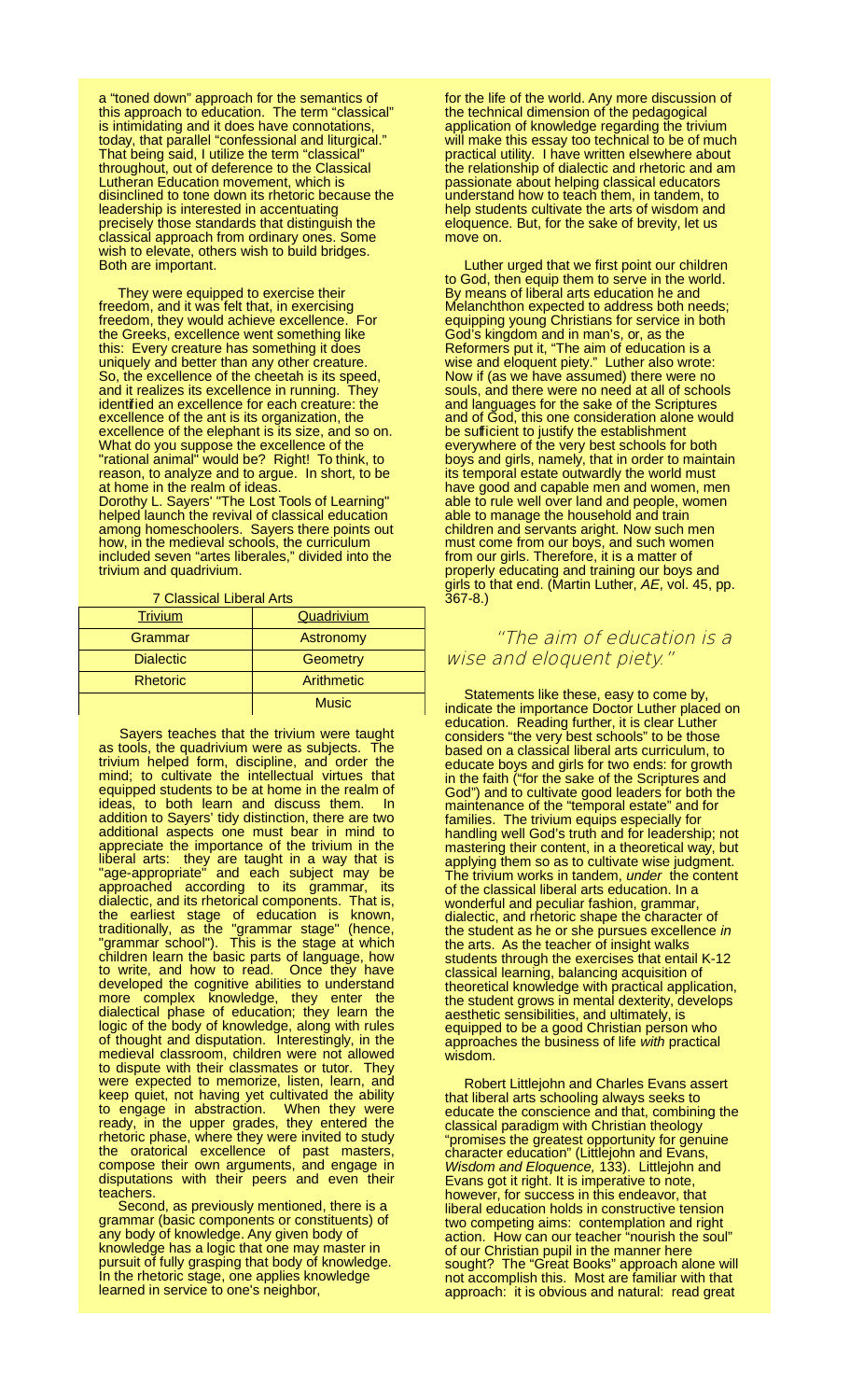thinkers, talk about them, take exams over their thought, and write papers. If the highest good for humans were contemplation of principles, a "Great Books" approach would suffice. But where right action is the aim, where character formation is also sought, (and, in a manner consistent with Luther's own view,) a classical liberal arts curriculum that aims to equip students to both understand right principles and to apply them rightly in the practical arena, the "Great Books" approach must be combined with an understanding of (and methodologies for) cultivating character, good judgment, discernment, eloquence, in short, dialectical and rhetorical arts.

 Teaching students to cultivate mental habits that help them excel in the practical arts must be approached in a manner different from mastery of subject matter. In short, such pedagogy features praxis and backgrounds theory; mastery of content features contemplation and foregrounds theory. Theory informs practice, to be sure, but the seminarstyle discussion of readings (the "Great Books" approach) will not help students hone rhetorical or dialectical skills as much as getting in front of an audience and making arguments or engaging in debate about contemporary controversies. Consider the manner in which one masters piano. One does not immerse oneself in music theory, or read the lives of great musicians, only. One learns to read notes, and practices, every day, until the skill becomes "second nature." Theory is then tackled as one matures in one's art. Theory follows practice. Again, theory is vital, but it is not age-appropriate to "lead" with volumes of theory. The above suggests a well-rounded approach to classical liberal arts teaching. This is the education upon which Luther and Melancthon insisted for our parish schools and those inclined to teach their own at home.

 Let us now consider what makes Classical Lutheran Education distinctively Lutheran. We've already established that character formation is a central aim of liberal arts education. I think Lutheran educators understand, on an intuitive level, that there is a right way and a wrong way to cultivate character. Examining the "distinctives" of a Lutheran classical education will afford the reader an opportunity to consciously reflect on precisely what is so right about a distinctively Lutheran approach to Christian classical education. This will, in turn, better inform our practice, through the ability to articulate the reasons why we do what we do the way we do it. Because the approach is based on central pillars of Lutheran theology, the tenor, conduct, and disposition of both teaching, and especially discipline, in a Lutheran school will be significantly different from what one would find in a Catholic, Evangelical, or fundamentalist parochial school. (Approaches amongst home educators are so diverse, comparisons are impracticable.)

Because the approach is based on central pillars of Lutheran theology, the tenor, conduct, and disposition of both teaching, and especially discipline, in a Lutheran school will be significantly different from what one would find in a Catholic, Evangelical, or fundamentalist parochial school.

 Gene Edward Veith's The Spirituality of the Cross establishes useful categories by which one may understand the fundamental difference between Lutheran and other approaches to "spirituality" (i.e., the search for spiritual substance in one's everyday faith life). Veith's categories, not surprisingly, generalize well to approaches to education. Veith posits (borrowing from Adolf Koeberle) that the three dominant approaches to Christian spirituality in America are: moralism, speculation, and mysticism. When it comes to character formation, moralism is the most relevant of the three, so, for the sake of brevity, let us focus exclusively on Veith's treatment of it. Moralism, writes Veith, Seeks to earn God's favor, or a satisfying life, through the achievement of moral perfection—always doing what is right, avoiding wrongdoing of every kind, keeping oneself under control by sheer

willpower and a scrupulous conscience. Certainly, the desire to be good is a laudable sentiment—if it only could be accomplished. Many people assume that moralism is, in fact, what Christianity is all about (*Spirituality*, 18) One key problem inherent to this approach to spirituality, Veith continues, in a manner that will position us to then explore what is distinctively Lutheran about Lutheran Classical Education,

. . . is that righteousness has a way of twisting itself into self-righteousness, a feeling of pride and superiority that undoes the virtue that is achieved. The problem is not only that people of the highest morals slip up. It seems that the very effort to be moralistic tends to breed harshness, pride, and even cruelty, hardly signs of being "a good person" (Spirituality, 20). So, as we contemplate how to, and how not to, cultivate character in our students, it is important to realize how the approach, influenced and shaped, by the home/school's theological orientation, builds the crucible within which the individual soul is "enculturated," and suggests the dynamics that will build, or, on the other hand, check, undesirable character traits. One final, elegant, thought from Veith before I delineate the "Lutheran distinctives":

 Certainly, "being good" is a laudable goal. The problem, if we are honest, is that no one seems able fully to achieve that goal. We don't really have the willpower, or the inner motivation, or the inner purity to achieve moral perfection (Spirituality, 20).

#### What makes a Lutheran Classical Education **Lutheran?**

 The curriculum in a classical Lutheran school may look nearly identical to that of a classical Christian school, but it is the theological orientation that distinguishes the classical Lutheran school from others and should distinguish any Lutheran school, regardless of whether or not they adhere to a classical model, BUT, it is clear, from Luther's own writings on education, among others of the Reformers, that liberal arts education is the paradigm most suitable for sons and daughters of God. Theology of the Cross, Law and Gospel, Christology, and a catechetical basis for character development all combine to create an environment in the classroom, as well as in the principal's office, (to say nothing of the board room,) that really sets apart the Lutheran school. Students will be more inclined to look to Christ's abundance rather than their own efforts. They will be more apt to exercise grace one toward another, and less likely to look at themselves as "overcomers" and full of "happy, happy, joy, joy" than students educated within a matrix that teaches glory theology and breeds moralism. The catechetical approach to faith builds a more intellectual, less subjective and emotion-based, foundation. The doctrine of the two kingdoms has broader application and once children reach the age where putting their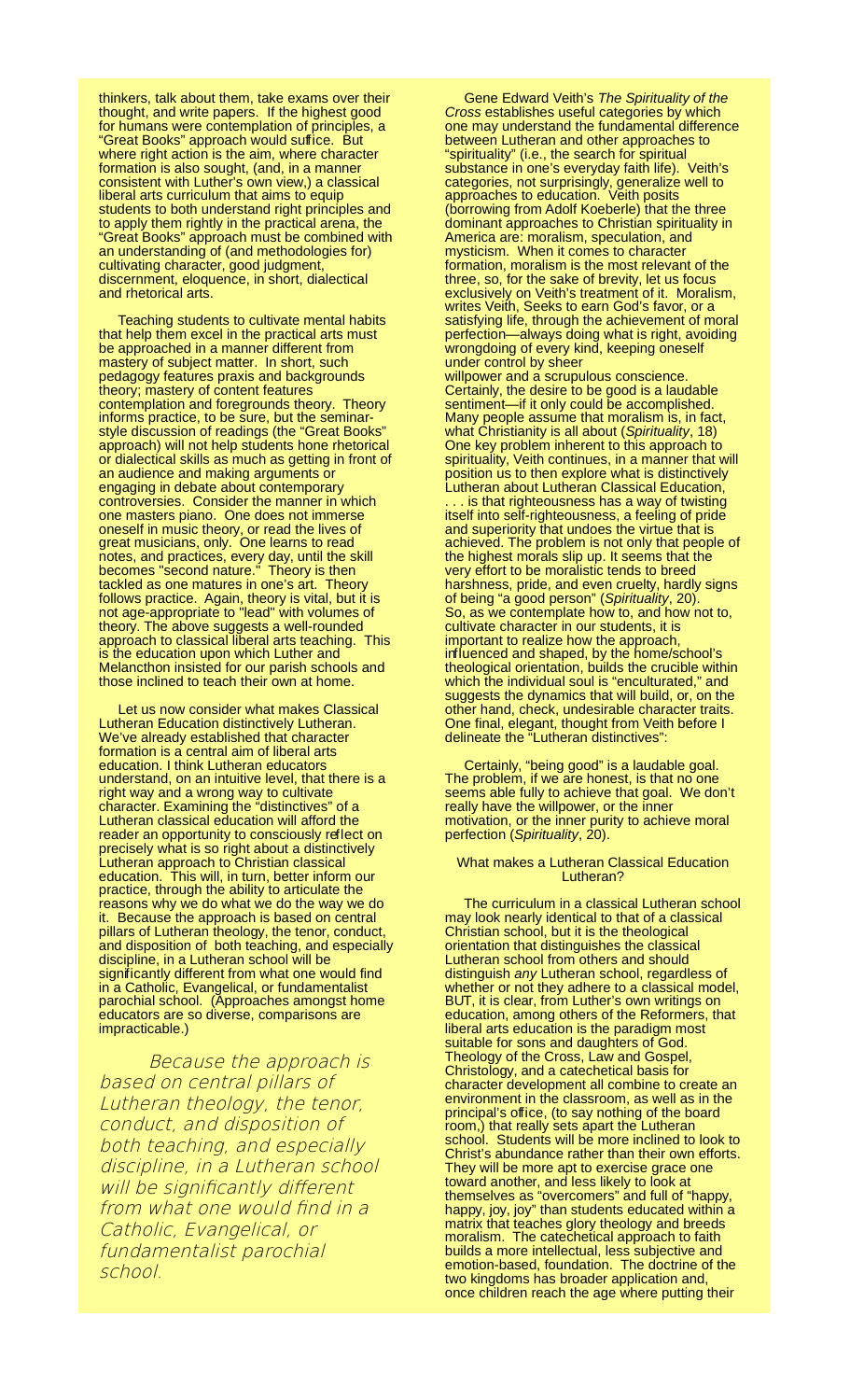faith into action, dare I say, becoming "activists" for Christ, is especially useful. Anyone who has worked with ambitious young college Christians who have been raised to be "culture shapers" will recognize that attempting to make every citizen conform to Christian morality is a quick road to fascism. These all shape the approach to teaching in specific ways.

 The Doctrine of Vocation, on the other hand, is an architectonic concept in Classical Lutheran Education. How so? As Luther writes, in "On Christian Liberty," because Christians live in Christ through faith and in one's neighbor through love. If this article had examined how rationalism influences character development, we would have no doubt discussed how the "paradoxes of Lutheranism" cultivate in the Christian student a healthy appreciation for mystery (whereas rationalism conditions one to attempt, habitually, to explain the unexplainable). The paradox, that we are simultaneously sons of the King and slaves of all, is a sobering, humbling, approach to all of the Christian life, that has the potential to align all learning and activity. This is a reality we acknowledge in our prayers, each time we ask the "Source of all abiding knowledge" to give us grace to "use that knowledge in humble, faithful, diligent service to our neighbor." In short, education conducted in the spirit of Christian Liberty will, of necessity, produce a different sort of student than education based on moralism. The above does not serve as an exhaustive treatment of Lutheran distinctives in classical liberal arts education. A more fully elucidated discussion will no doubt take place in these pages in coming issues.

#### Theoretical and Ethical Implications

 Our students DO HAVE SOULS. AND that is the ultimate justification for teaching them this way! In this postmodern age, they need to be educated in this fashion, simply to hold onto the faith we confess. What sort of faith is that? Confessional. Look at the confessions! "This is most certainly true!" "Unless one believe this, one shall surely perish." This is unequivocal. Luther's Small Catechism, in keeping with the author's classical training in the rhetorical arts, employs devises to facilitate learning and memorization. Take, for example, the section on The Creed. The ubiquitous, "What does this mean?" the rhetorical question begins each explanation, and the repetition of "This is most certainly true" acts as a hammer of God, driving the lesson deeper and deeper into the soul of the beloved student. Consider the rhythm of the words: "He also gives me clothing and shoes, food and drink, house and home, wife and children, land, animals, and all I have. For all this it is my duty to thank and praise, serve and obey Him." Of course this use of couplets is deliberate. These rhetorical schemes aid memorization; the rhythm established thereby helps the various lessons penetrate; the dialectical treatment of each chief part, by sheer force of method, aids memorization. Why is this important to know? Cultivating in our young charges appreciation of these forms aids in memorization, first, but also develops in them habits of mind that make them more receptive to truth, better equipped for learning, and inclined to think in a principled, methodical fashion.

Our own children will not learn to think like Lutherans unless they are educated along the lines of the classical liberal arts.

Beyond the Small Catechism, Luther

and Melancthon spearheaded a revival of classical liberal arts learning in Europe. In a sense, classical education is our gift to the civilized world. So what? Our own children will not learn to think like Lutherans unless they are educated along the lines of the classical liberal arts. Why? The seminal works of Lutheranism are cast up in terms that speak to the classically educated mind. This approach provides the framework upon which hangs the furnishings of the mind which make it a beautiful, spacious edifice. Neglecting these "appointments," this education, imperils our heritage, because our heritage is based on cultivating not only certain truths, but also truth based on certainties. Progressive education (the default alternative to classical education) is based on questioning certainties; critical method. If our children are not taught to grasp, think about, and be comfortable with certain, absolute truth, if they are not placed in that state of mind where they can receive it, it will have little effect on them, long term. The truth taught will not take root; they will fall away. Secular and post-modern education simply does not cultivate the habits of mind one needs to grasp and defend a sacramental, patristic, and confessional worldview. We need to educate our kids in this fashion for two vital reasons: their souls are at stake and the perpetuation of our confession is at stake. About the former concern, there is no question that action is imperative. Regarding the latter, we must decide how much we are willing to sacrifice to continue the work begun by our Reformation forebears. At any rate, the post-modern worldview is antithetical to a traditional, Christian confessional worldview. This is most certainly true.

Liberal arts education is, at its core, about educating for freedom. The benefit to society of educating our children for freedom is obvious; as is the detriment to society of neglecting right education. Given more time, I could hold forth about the relation of the approach here elucidated and vocation. But I think this readership understands well that herein lies our cultural imperative. (For a fuller discussion see Luther's To the Councilmen of All Cities in Germany that they Establish and Maintain Christian Schools and Veith's God at Work). Readers of this journal are keenly aware, also, of our responsibility, before God to our children.

Liberal arts education equips one to understand better God's Word in two ways: enhanced ability to follow protracted lines of analysis (recall Paul's tendency to use really long sentences [parenthetical ones, at that!]) and to "decode" figurative language: parables, allegories, metaphors. Approaching learning in this way literally gives one "ears to hear" better the rhythms of Scripture; eyes to see better truths expressed by means of images. Learning rhetoric, dialectic, and syllogistic logic, in the context provided above, help one "rightly divide the truth" with more clarity, confidence, and precision than one educated otherwise. God designed our mental faculties such that dialectic and rhetoric work together to equip one to resolve thorny, practical questions, about things that matter, but about which easy answers are unavailable; and this, in turn, demands the exercise of imagination in order to help the audience see new possibilities.

Finally, unlike the preponderance of thought regarding ethics in the Western tradition, rhetoric aims to persuade the other; rhetorical ethics addresses both "I and thou." It involves us in both the thought life and passions of other children of the Heavenly Father. In other words, rhetoric, working hand-in-hand with dialectic, to craft powerful arguments, nourishing the soul with the nectar of love of truth, the manna of aesthetic sensibility, and the sweet meat of moral imagination. These help rightly align the soul; inclining it toward heaven,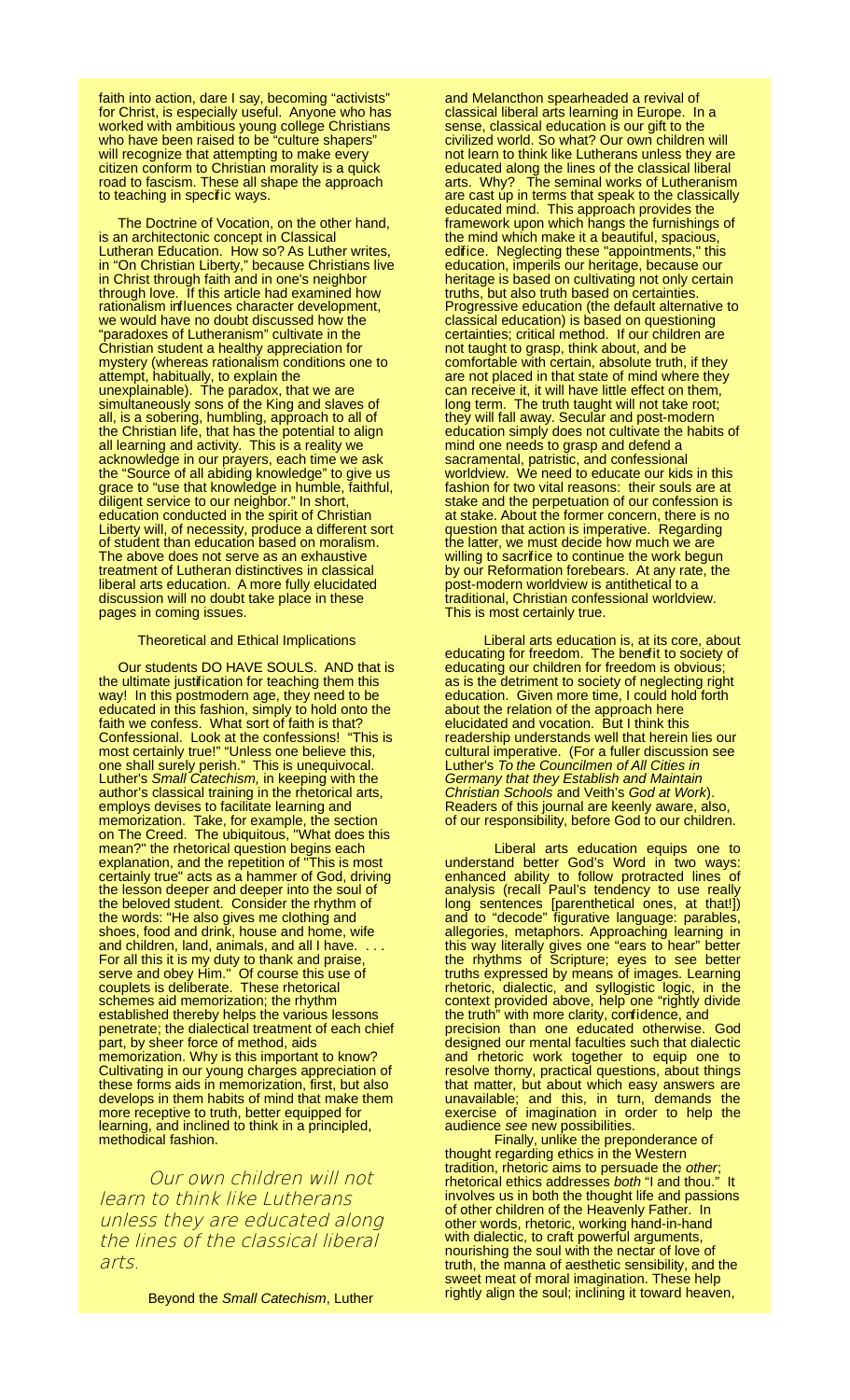helping it "sprout wings," setting it in motion.

Using dialectic, coupled with rhetoric, the appeal to both the head and the heart, is then, in a most profound sense, a means of loving my neighbor as myself.

Dr. James M. Tallmon is Professor of Rhetoric and Director of Debate at Patrick Henry College, Purcellville, VA and has served on the Executive Board of the Consortium for Classical and Lutheran Education.

Korcok, Thomas James. Forward to the Past: A Study of the Development of the Liberal Arts in the Context of a Confessional Lutheran Education... PhD diss., Vrije Universiteit (Amsterdam), 2009.

Littlejohn, Robert, and Charles T. Evans. Wisdom and Eloquence: A Christian Paradigm for Classical Learning. Wheaton, IL: Crossway Books, 2006.

Luther, Martin. To the Councilmen of All Cities in Germany that they Establish and Maintain Christian Schools. 1524. Translated by Albert T. W. Steinhaeuser. In Luther's Works, American Edition, edited by Jaroslav Pelikan and Helmut T. Lehmann, 45:341-378. Philadelphia: Fortress Press, 1955.

Sayers, Dorothy. The Lost Tools of Learning. In Education in a Free Society, ed. Anne Burleigh. Indianapolis: Liberty Press, 1973.

Veith, Gene Edward. God at Work: Your Christian Vocation in All of Life. Wheaton, IL: Crossway Books, 2002.

The Spirituality of the Cross: The Way of the First Evangelicals. St. Louis: Concordia College, 1999.

#### **APERTURE TO THE PAST: A STARTING POINT FOR UNDERSTANDING THE ARTS**

#### **BY DR. THOMAS J. KORCOK**

(Dr. Korcok presented his research in plenary sessions at CCLE X in Concordia, Missouri.)

*For more reading on this topic, Dr. Korcok's book will be available soon through Concordia Publishing House*.

 Where is the best place to start a discussion about the liberal arts? Perhaps we could start with our current era – a time in which there is something of a liberal arts renaissance. Maybe it would be better to go back to the 19<sup>th</sup> century-—a time before men like John Dewey introduced Progressive Education to the world. Perhaps it would be better to take a giant running mental leap back over a couple of millennia to Rome or Greece and recapture the golden age of the liberal arts when all spoke with eloquent words and reasoned with impeccable logic. "But, wait!" you are saying to yourself, "any real Lutheran educator knows that all educational history started in 1524 with Luther writing his famous Letter to the Councilmen that they Established and Maintain Christian Schools."

 Of course, this is all tongue in cheek, but we do have a tendency to interpret the liberal arts by picking a particular era-—one that we believe was the consummate "good ol' days"—-and then using that narrow time period to define a liberal arts model of education. The problem with this approach is that it doesn't allow for an accurate understanding of the liberal arts. A broad historical view of the liberal arts shows that they are constantly being adapted to new circumstances and new theological challenges.

Furthermore, throughout history, the arts have been a faithful ally in the church's holy mission. With this in mind, contemporary Christian educators should see themselves not as innovators, but inheritors of a rich and living tradition.

Furthermore, throughout history, the arts have been a faithful ally in the church's holy mission.

 In the 16th century, the early Evangelicals adapted the liberal arts to fit their circumstances. This wasn't a unique concept. The first Lutherans were only following a tradition that had been established by Augustine of Hippo (354-430). The influence of this church father continually surfaces in the Evangelicals' treatment of the liberal arts. Augustine's pragmatic approach to the subject, his flexible understanding of the arrangement of the arts, and his understanding of their pedagogical limitations were all reflected in the Evangelicals' understanding of the liberal arts. As an educator, Augustine himself was part of a continuing tradition of the liberal arts which traced its roots back to late 5th-century B.C. Athenian society.

 Although not the first Christian educator to see the value of the ancient writers, Augustine was one of the first who was able to integrate the classics into a system of Christian education. Prior to Augustine, most of the church fathers recognized the intellectual depth and beauty in the ancient writings, but they struggled with how "pagan" classical learning could be incorporated into Christian pedagogy. Augustine was not afraid of the pre-Christian authors because he believed that all truth, even if contained in the writings of pagan authors, was still to be considered the truth and therefore to be received as from God. The very best of secular culture could be used by the Christian in service to Christ. He said, "Let every good and true Christian understand that wherever truth may be found, it belongs to his Master." This imbued learning with a certain sacred quality, and compelled the Christian not just to learn what was in Scripture, but what other thinkers had said as well.

 Augustine viewed the church as the natural heir of the liberal arts tradition. He maintained that God had preserved this tradition to enable the church to grasp the sum total of divine wisdom and proclaim it in an eloquent and persuasive manner to the world around her. Grammar and logic enabled the Christian to properly understand Scripture, and rhetoric facilitated the effective proclamation of Scripture. The higher arts–-such as arithmetic, astronomy and geometry--placed the Scriptures in the context of the wisdom of God revealed in creation. Thus Scripture, when combined with the arts, placed into man's grasp the totality of the wisdom and truth revealed by God. By immersing the student in the liberal arts, the teacher could engage the student in this inward process.To accomplish this, Augustine returned to the Greek conception of an all-encompassing education. He believed that the student was not so much to be taught various subjects as to be led on a journey through the humanities.

# Thus Scripture, when combined with the arts, placed into man's grasp the totality of the wisdom and truth revealed by God.

 Augustine also understood the liberal arts not as a fixed, immutable curriculum, but rather as a malleable structure that could be changed to suit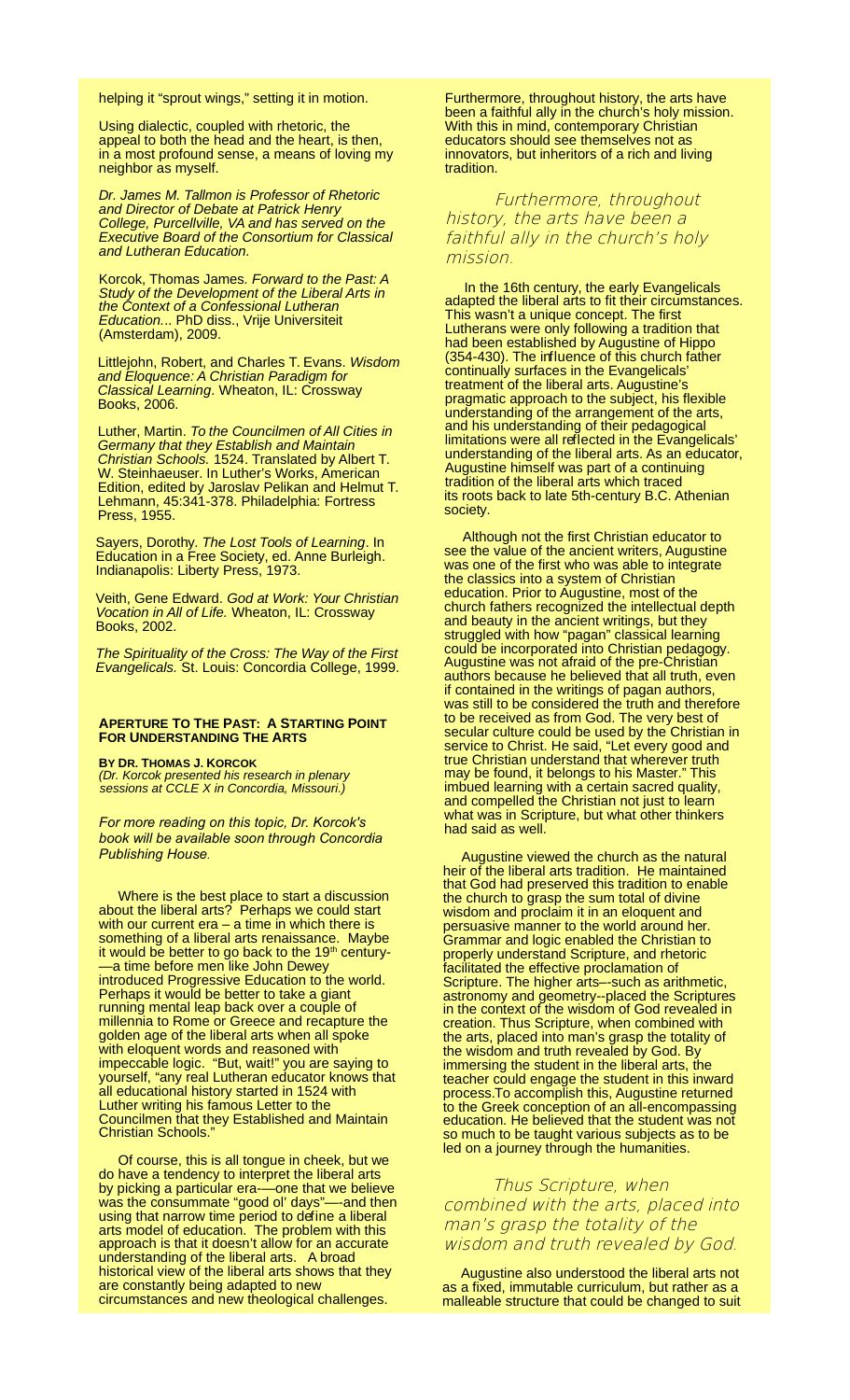the theological needs of the day. While he generally speaks of seven different arts, he freely changes what was included in the list. Sometimes he places arithmetic as part of grammar. Sometimes he includes astrology but omits philosophy and other times he includes philosophy but omits astrology.

 For the next seven centuries, Augustine's view of the liberal arts dominated Western education. Later pedagogues, such as the great educational reformer Rhabanus Maurus (780- 856), made valuable contributions to how the arts were used, but they still continued in the Augustinian paradigm.

 While Augustine certainly set the pattern for how the arts would be used in the church, it was the humanists of the 15th- and 16th centuries who breathed new life into the liberal arts. It is difficult to overestimate the influence that the humanists had on the Evangelicals' understanding of the liberal arts. Martin Luther acknowledged the work of the humanists as that of indispensable forerunners to the Reformation. He said that there would never have been "a great revelation of God's Word unless God had first prepared the way by the rise and flourishing of languages and learning, as though these were forerunners, a sort of John the Baptist."

 There is one humanist who had a greater impact on the liberal arts in the  $16<sup>th</sup>$  century more than any other: Desiderius Erasmus (1466-1536). Like Luther, Erasmus had considerable exposure to Augustine. As an Augustinian cannon at Steyn near Gouda, Erasmus discovered the works of Augustine and was so engrossed by them that he would take his writings into his cell at night to study them.

 Perhaps Erasmus' most dramatic contribution to education was his work in broadening liberal education to include children. He brought the trivium down out of the universities and applied it to young children. Grammar—-beginning with Latin and then Greek-—should be taught to children almost as soon as they were born. Parents should consider this even before a child was born. Men were to select a wife based on what type of early education she might be able to provide for his children. He warned against the dangers of conceiving a child while drunk. He suggested that a child be nursed by his own mother and that nurses, teachers, and even playmates should be selected for the child based on their pure speech. In short, every part of a child's life was to be arranged so as to provide the best possible faculties for entry into the world of the liberal arts through the door of grammar.

 Under the humanists, rhetoric became the goal of trivial studies and grammar was treated in a literary fashion; but such changes could not be done in isolation from theology. Education and theology were inextricably linked. Late Medieval scholastic theology, with its four-fold interpretation of Scriptural texts and syllogistic doctrinal formulations, was dependent on the scholastic approach to the liberal arts which considered Aristotelian logic to be of prime importance. Without this interpretation scholastic theology would be difficult to master. Erasmus and most of the early humanists failed to see this. They believed that the studia humanitatis could co-exist with scholastic theology. But this was an impossibility. According to the humanists, the student's first priority was to learn literary grammar and master the ancient languages. Such an education would make it difficult, if not impossible, to progress further in scholastic education and consequently to master scholastic theology. The humanists may not

have realized it, but their educational reforms were a death knell to medieval scholastic theology. Students educated according to the humanist interpretation of the arts would grow up predisposed to a different theology–-one that would connect with their understanding of grammar and rhetoric. In a sense, theirs was a pedagogy in search of a theology. Many of the German humanists would find such a theology in Martin Luther.

 In the early years of the Reformation, Luther approved of many of the humanist ideals and was quick to use their work in aid of his quest. In these years there was "a productive misunderstanding" between the Evangelicals and the humanists with each assuming that they were working toward the same goal. But there were clear differences between the humanists and the Evangelicals with respect to their understanding of the arts. The humanists saw the arts as an agent for moral change--the starting point for a progressive life of moral improvement. Erasmus' contention that there was still a "scintilla of perfection" in a child led him to believe that the arts had the ability to spiritually reform a person. Luther couldn't accept that. For Luther, the corruption of the human soul was complete. For the Evangelicals, the primary function of the arts was to serve the same purpose as it had for the scholastics: that is, to enable one to understand Evangelical theology.

 While Luther, Melanchthon, Bugenhagen, and other Evangelicals certainly made original contributions to education, it is best to view them as inheritors of a living tradition. They saw themselves as being part of a continuum of pedagogues stretching back to Augustine, and they understood the liberal arts not as a static model, but as one that had changed and could be changed to fit the circumstances of their age.

Dr. Korcok is an adjunct professor at Niagara University in Niagara Falls, New York. He has served as Instructor of Catechetics at Concordia Lutheran Theological Seminary in St. Catharines, Ontario, developed and taught in a private elementary school in Pembroke, Ontario, and in addition to being a parish pastor for over 20 years, Dr. Korcok developed the journal "Word and Deed" in l994, and acted as its editorial chair from 1994 to 2005.

Augustijn, Cornelis. Erasmus: His Life, Works and Influence. Translated by J. C. Grayson. Toronto: University of Toronto Press, 1991.

Augustine, Aurelius. De doctrina. Edited by Marcus Dods. Vol. IX, The Works of Aurelius Augustine, Bishop of Hippo. Edinburgh: T. and T. Clark, 1874.

Howie, George. Educational Theory and Practice in St. Augustine. London: Routledge & Kegan Paul, 1969.

Kaufman, Peter Iver. Augustinian Piety and Catholic Reform: Augustine, Colet and Erasmus. Mancon: Mercer University Press, 1982.

Marrou, H. I. Saint Augustin et la fin de la culture antique. 4th ed. Paris: E. De Boccard, 1958.

McGrath, Alister E. The intellectual origins of the European Reformation. Oxford: Basil Blackwell, 1987.

Overfield, James. Humanism and Scholasticism in Late Medieval Germany. Princeton: Princeton University Press, 1984.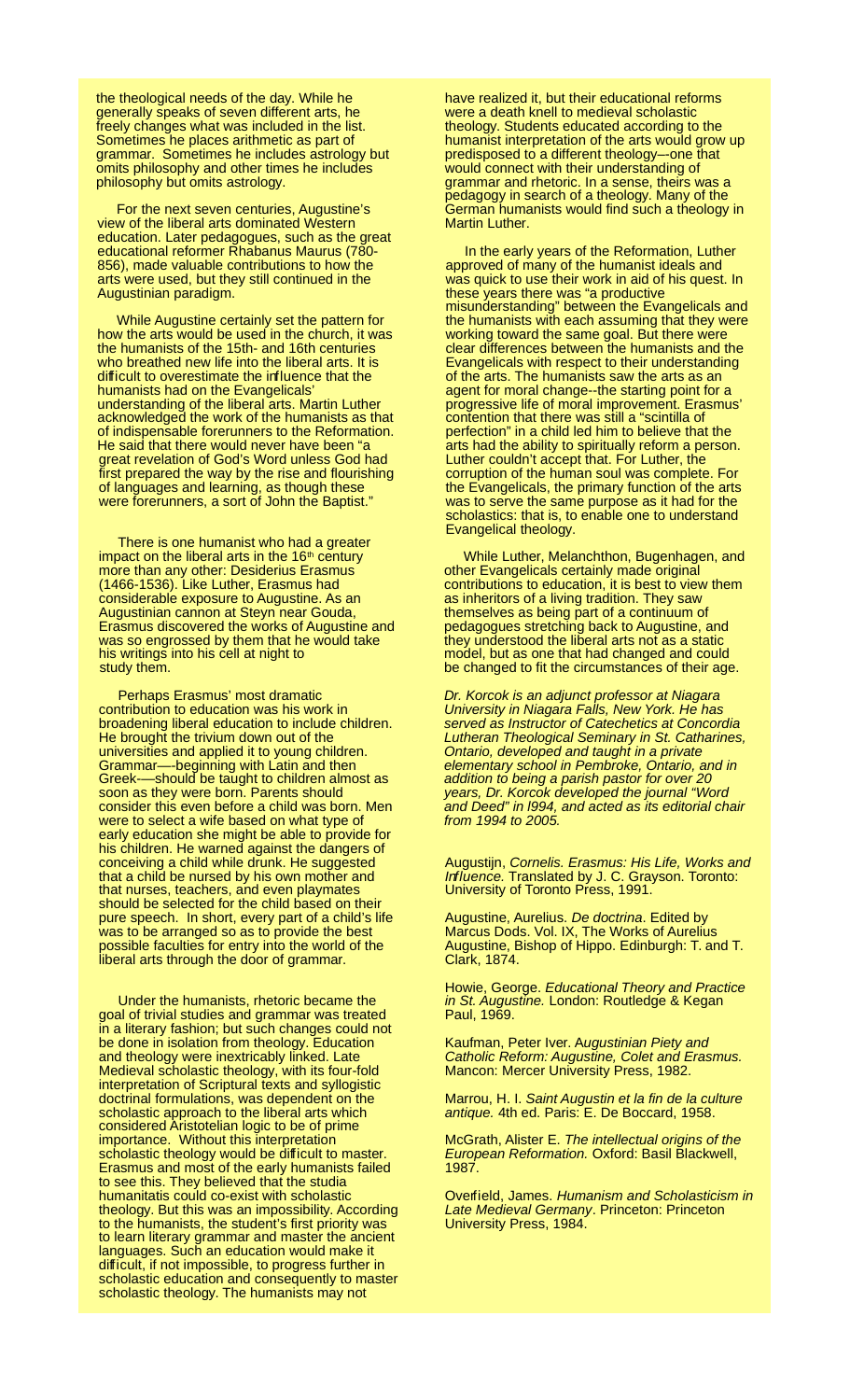## **THE PROGYMNASMATA**

(modified from a presentation made at CCLE X, June 22-24, 2010)

#### **BY THE REV. STEPHEN KIESER- CHAIRMAN OF CCLE**

 A Roman education consisted of the acquisition of the most basic language skills (especially reading and writing), a period of exercises with the teacher of grammar (grammaticus), and when the boy was ready, training would continue under a teacher of rhetoric (rhetor). Special emphasis was made on when the boy was ready. No one was to be passed on to the rhetor before he was deemed well-prepared. This kind of education was insistent that students were to be taught, not subjects.

 Marcus Fabius Quintilian wrote of an educational system with the purpose of facilitas, that is, the capacity to produce appropriate and effective language in any situation. His method for accomplishing facilitas included five stages: Precept, Imitation, Progymnasmata, Declamation, and Sequencing.<sup>[ii](file:///Users/jonbischof/Documents/)</sup> Writing and rhetoric were to go hand in hand, since writing was viewed as a major means to oral eloquence.[iii](file:///Users/jonbischof/Documents/) Quintilian's five stages trained the hand that would influence the tongue.

# This kind of education was insistent that students were to be taught, not subjects.

 Progymnasmata is the focus of this essay. Quite woodenly, "progymnasmata" means "before naked." In the sports arena, the gymnasium was the place where one went nude in participation of athletic events.<sup>[iv](file:///Users/jonbischof/Documents/)</sup> In the rhetorical progymnasmata, the language of physical education was applied to intellectual studies.<sup>[v](file:///Users/jonbischof/Documents/)</sup> They were academic exercises that were preliminary and necessary before receiving instruction from a rhetor where the student would begin his official studies in prose. Under the grammaticus the student would study the basics of language and literature but little to no prose was undertaken, that was left for the rhetor. Boys usually began progymnasmata sometime between the ages of 12 and 15.[vi](file:///Users/jonbischof/Documents/)l Progymnasmata was preliminary in the sense that they would lead the student to full-scale mock deliberative and mock-legal speeches known as hypothese by the Greeks and suasoriae and controversiae by the Romans.

 Some of the exercises (i.e. Thesis) date back to classical Greece. A standard set of exercises developed during the Hellenistic Age. During these 300 years, Greek culture dominated most of the eastern Mediterranean and the Middle East. The exercises were fairly complete by the first century BC. Four Greek treatises, or textbooks, were written on progymnasmata during the time of the Roman Empire and studied throughout the Byzantine period. They are by, or are attributed to Theon, Hermogenes, Aphthonius, and Nicolaus. The only Latin account was Quintilian's "Training on Oratory." (94 AD)

## The Exercises: A General Overview

 The easiest exercises were at the beginning of the course, as one would expect: The Instructive Saying (chreia), the Maxim (sententia), the Fable (apologus, fable, and mythos) and the mythological Narrative (narration). In previous grammar, many sayings and stories had been written and rewritten via drills in copying and dictation so that they were known by heart. The first of the progymnasmatae challenged students to reproduce these in their own words, explain, and expand them into short essays. The grammaticus or rhetor focused on the individual student and employed half a dozen methods in each exercise. The instructor was never satisfied with mere explanations and expansions, but

regarded the boy successful when he proceeded to a confirmation and refutation of the saying, fable or narrative and argued that it was sound and plausible, or the reverse.[vii](file:///Users/jonbischof/Documents/)

 After these initial exercises, the oratory exercise became more practical. Boys developed Commonplaces, themes involving Praise and Denunciation; and Comparisons, all of which involved amplification. These were then followed by exercises which demanded a student's imagination, as well as a range of expression. The speech in character was a favorite. The student impersonated some well-known character in myth or history and was to speak as the character might have spoken in some dire crisis or dilemma. Next was the full-scale Description. This proved to be a valuable asset to an orator keen on showmanship. Finally, the student was to argue a case both pro and con, in the Thesis and Discussion of a Law. Having completed these preliminary writing exercises, the student was ready for the suasoria and controversia in Declamation. [viii](file:///Users/jonbischof/Documents/)

In each exercise, the fodder was the classical authors of antiquity. Students were expected to know them well.

 The order of the parts of the progymnasmata were not adhered to strictly, but were adapted somewhat as the grammaticus or rhetor thought would be best for each student. Two important notes must be made. First, although the exercises were to be written, they were to be expressed orally. Writing was a means toward rhetoric. And second, while the exercises were directed toward oratorical excellence, they were also regarded as the foundation for a wider sphere of literary activity, and they exerted a considerable influence on the methods of composition for both prose writers and poets. In each exercise, the fodder was the classical authors of antiquity. Students were expected to know them well.<sup>[ix](file:///Users/jonbischof/Documents/)</sup>

#### The Progymnasmata: A Closer Look

#### Fables:

Often Aesop was used. For younger students, Aesop Fables were amusing and enjoyable to learn. First, the student orally retold the story. Then the story would be written down, and it was to be more than a simple verbatim recitation of the fable. The fable was to be expanded, with details developed. The writer, for example, was encouraged to have animals give short speeches in keeping with the story line and characters, not to depart in a new or different direction. Because Fables taught a moral lesson, teachers emphasized it. Sometimes the student was given a Fable and then asked to determine what the moral lesson was. Other times, the student was asked to illustrate a Fable from a historical occurrence. While paraphrase was not listed as a separate exercise, paraphrased retelling played a primary role in every e[x](file:///Users/jonbischof/Documents/)ercise.x

#### Anecdote or The Saying:

These exercises focused on a useful Saying (chreia), for example: Isocrates said that the root of education is bitter, its fruit sweet. One of the drills used with Anecdote was to have students "decline" the saying by placing the subject in different cases. For example:

Nominative—Isocrates said, … Genitive—There is a story of Isocrates having said...

Dative—It occurred to Isocrates to remark... Accusative—They say that Isocrates observed... Vocative—You once said, Isocrates...

Another exercise of Anecdote was to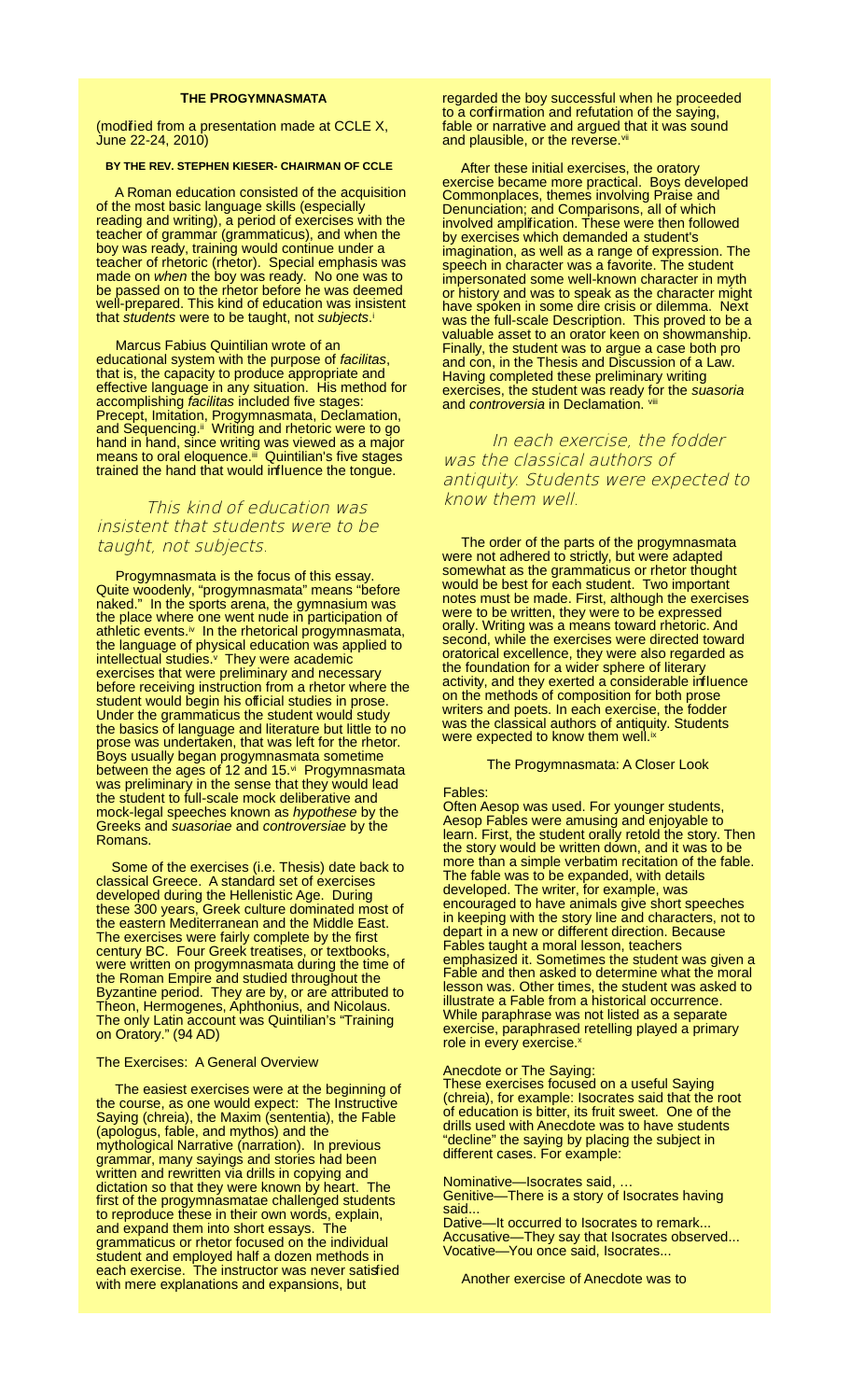paraphrase a saying, provide an explanation to show how it was true, then an example, and finally a quotation from the poets that supported the saying and reinforced the argument of why it was true.[xi](file:///Users/jonbischof/Documents/)

#### Narration:

Boys were given narrative themes which were closely related to their own studies. The simplest form was myth. Rhetorical embellishment was not expected, but each student should become very familiar with the subject matter of each myth. In Greek, it was not uncommon for the rhetor to be involved in these exercises. Most teachers expected that their students would write in a manner that was clear, succinct, and convincing the traditional virtues of the narrative style.

 Another form of Narration was the historical narrative. For this exercise, Quintilian insisted that the rhetor take over, which followed the practice that the reading of historians began at the rhetoric school. The narrative was to record strictly the events that actually occurred. The boy was to become completely familiar with the narrative, and he was to retell it orally before writing it out. The teacher would then require the boy to retell the story from different starting points, beginning in the middle or at some other point, while finding a way to include all the events of the story. It was a test of the memory and proved whether or not the students had a grasp on the historical event. When writing or speaking, care was to be taken to avoid the use of poetic, archaic, or unfamiliar words, and especially phrases that could be ambiguous.<sup>x</sup>

#### Refutation and Confirmation:

The writer had to examine a given story from the point of view of its general credibility and then write an essay either arguing that it was lacking likelihood, or supporting it as quite feasible. The material used was poetry. Guidelines were laid down for procedure: after setting out the alleged facts, the student was to determine whether to substantiate or refute; and whether the account was clear or obscure, possible or impossible, seemly or unseemly, consistent or inconsistent, expedient or inexpedient. His argument was to include the person, the act, the place, time, manner, and motive. [xiii](file:///Users/jonbischof/Documents/)

#### Commonplace:

This exercise was a form of amplification that could prove extremely effective in court. Commonplace was an exposure, both reasoned and emotional, of various types of evil-doers. It also had its converse, dilation, the merits and services of various types of benefactors. All kinds of vice were denounced. Cicero mentions commonplaces against an embezzler and a traitor. Quintilian instances commonplaces against an adulterer and a gambler. Other exercises were directed against a tyrant, a murderer, a traitor, and a temple-robber. The Commonplace was very similar to that of an advocate's speech in court, the main difference being that no specific individual was attacked or defended.<sup>[xiv](file:///Users/jonbischof/Documents/)</sup>

## Enconium and Denunciation:

Closely tied to Commonplace, some also placed Enconium before Commonplace. These exercises were concerned with either praise or blame, and they dealt specifically with historical or legendary persons. Just as Commonplace had a direct use in court speeches, so also did Enconium and Denunciation have practical use in actual speeches. A major difference was that while a Commonplace might be inserted as a section of a speech, Enconium and Denunciation could take up an entire oration.

 In these preliminary exercises in the rhetorical schools, attention was given to topics to be used when praising famous men or denouncing evils doers. The subjects were drawn from Greek and

Roman history, though in Greek schools the praise

#### or censure of Homeric heroes was also favored.

 The method included a threefold division of a person's praiseworthy feature classified as either physical properties, qualities of the mind and character, or extraneous accessions, whether inherited or acquired. Students were to write chronologically, considering first the origin and background of the person concerned. If of noble birth, he might be praised as having matched or surpassed the glory of his ancestors. If of humble origin, he might be praised for having risen in the world from a lowly beginning. His country was to be introduced as well. Any particular manifestations connected with his birth (e.g., an omen or prophecy) should be included. Next, extraneous circumstances were recorded-- resources that he acquired such as wealth, power, influence, and friendships; and how these contributed to the reason for praise. After this, a closer look at the man himself. Perhaps his physical attributes (stature, vigor, handsomeness), but even more his quality of mind and character. Stress was to be given to attributes that were beneficial to the community, rather than to his own well-being. Finally, praise or censure was made based on his actions in his career.[xv](file:///Users/jonbischof/Documents/)

#### Comparison:

This required students to make a balanced assessment by being given a pair of individuals whose merits or demerits appeared to have similarity. The object was to prove one superior over the other. The more evenly balanced the two beings compared, the more care and judgment required. [xvi](file:///Users/jonbischof/Documents/)

Speech in Character or Impersonation:

So far, students would have learned a great deal about actual discourse, but they would not have been put in the position of a person making a speech. This exercise was a solid step in that direction. Here it was necessary for the student to imagine himself in the position of a historical or mythological person or creature who is at some critical point in life, and to attempt to speak as that person might have spoken in those circumstances. The style had to be appropriate to the speaker's character, time of life, status, and to the particular circumstances. [xvii](file:///Users/jonbischof/Documents/)

#### Description:

This exercise had wide applicability. The student was to describe a place such as a meadow, harbor, island, seashore; a season such as spring or summer; an occasion, such as a festive gathering; a happening, such as a storm, famine, plague, or earthquake; a war scene, such as a land or sea battle; or a description of a person, animal, or activity such as the making of a shield or laying of fortifications The writer was to describe the topic in a clear and graphic manner. It was to be written in such a way that you could see what was being described. If kept within reason, it was a means by which to encourage imagination and observation, and to develop the power of expression. xvii

#### Thesis and Discussion of a Law:

These were considered of particular importance, because they developed the student's ability to argue both sides of a debatable question. In earlier exercises, the student had learned the art of arguing both ways in limited scope, such as that of legends. Now the field widened, and additional topics were tackled. Themes included: Should one marry or not? Should one have children or not? Should one take to seafaring or not? Should a wise man engage in politics or not? Topics could take on a comparative form, such as: Is country life or town life preferable? Does the soldier deserve more credit than the lawyer?

 When these exercises were combined with a short poem and an epilogue, they came very close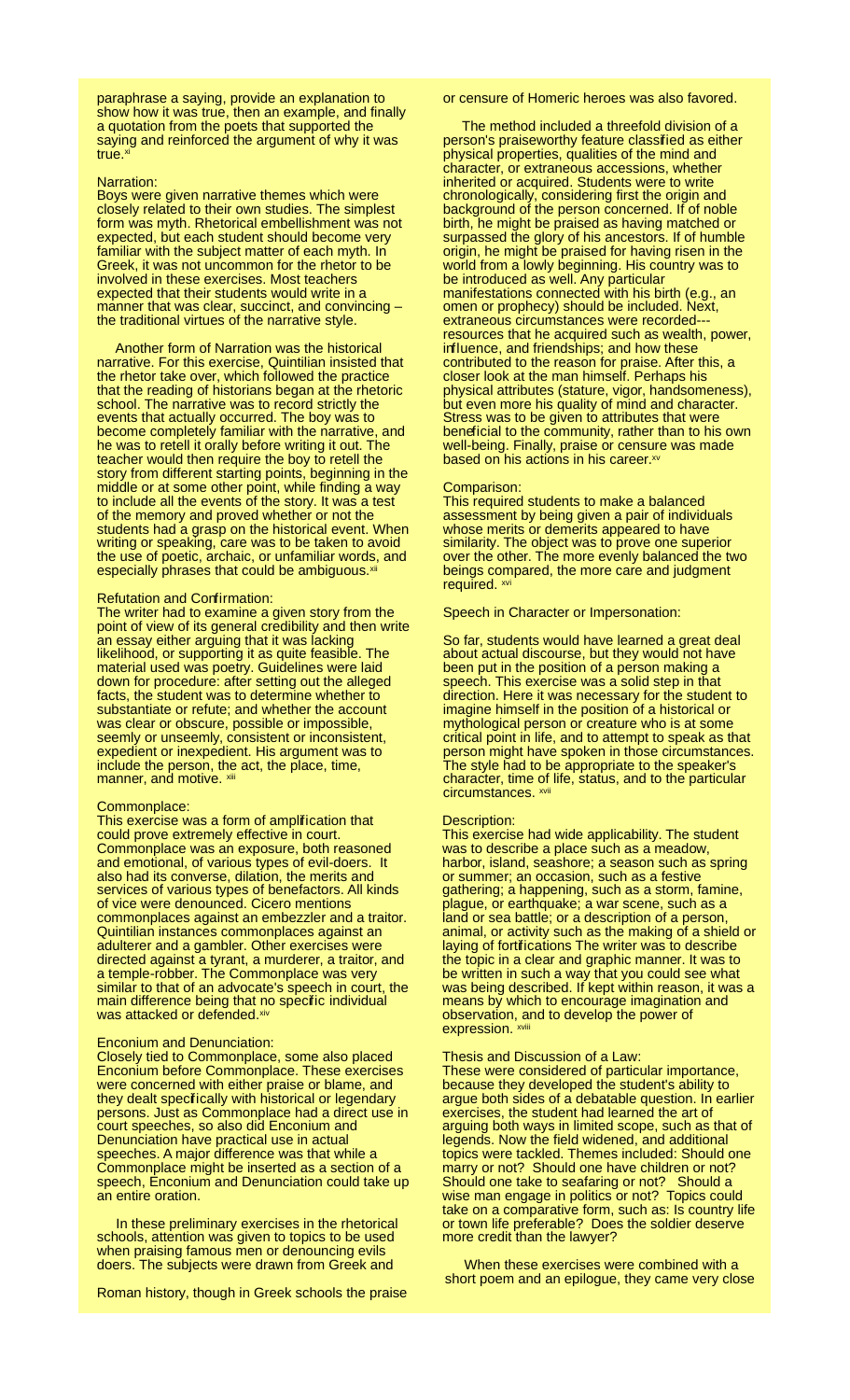to becoming a fully developed speech. The topics were generally of two types: those that dealt with daily life, such as whether or not to marry, and others that were purely speculative, such as, "Do the gods care for humanity?"[xix](file:///Users/jonbischof/Documents/)

Praise and Denunciation of Laws: The last and most advanced of the progymnasmata, this exercise involved the selection of a law---an imaginative law, an existing law, or a piece of new legislation. The student discussed the law's merits and demerits by taking the position of one who offered reasoned advice on the subject. First, the student was to examine for possible obscurity (use of ambiguous words, synonymous words that might create confusion, syntactical ambiguity, or inadequate definitions). After review of the wording, the student was to show whether the law contained any conflict within itself, and whether the stipulation of the law should be limited to certain persons. Then the more important issues were stated. Was the law honorable? Just? Expedient? Practical? Necessary? Upon leaving the Progymnasmata, the student would endeavor to produce an even more detailed critique of laws in the Declamation Exercises.<sup>[xx](file:///Users/jonbischof/Documents/)</sup>

## Conclusion:

 Progymnasmata, a series of writing exercises for the purpose of developing eloquent writers and speakers, was developed during the Greco-Roman period. Fully in use by the first centuries of the years of our Lord, these application and methods were the foundation of the education of boys and, later, also girls. The Progymnasmata instructed students in both written and oratory expression. They have stood the test of time as part and parcel to a classical education. For this reason alone, they at least deserve our attention, and perhaps at most a renewed and diligent use in today's classical and Lutheran classrooms.

i. Murphy, James J. A Short History of Writing Instruction. Hermagoras Press: Davis, CA. 1990. pg. 40. ii. Murphy, pg. 40

iii. Murphy, pg. 19

 iv. Spivey, Nigel and Micheal Squire. Panorama of the Classical World. Thames 8 Hudson Ltd: London. 2004. pg. 27 v. Bonner, Stanley F. Education in Ancient Rome: From the Elder Cato to the Younger Pliny. University of California Press: Berkeley and Los Angeles, CA. 1977. pg. 250

 vi.Bonner, pg. 250 vii. Bonner, pg. 253 viii. Bonner, pg. 253 ix. Bonner, pg. 253 x. Bonner, pg. 255 xi. Bonner, pg. 259 xii. Bonner, pg. 262 xiii. Bonner, pg. 263 xiv. Bonner, pg. 264 xv. Bonner, pg. 265 xvi. Bonner, pg. 267 xvii. Bonner, pg. 268 xviii. Bonner, pg. 270 xix. Bonner, pg. 271 xx. Bonner, pg. 271

#### **BOOK REVIEWS BY REV. PAUL J. CAIN**

*Jahn, Curtis A., Editor. Here We Stand: A Confessional Christian Study of Worldviews. Milwaukee: Northwestern Publishing House, 2010. 350 Pages. Paper. \$20.50.<http://www.nph.net/> (LHP)* 

*Sire, James W. The Universe Next Door: A Basic Worldview Catalog, Fifth Edition. Downers Grove, IL: InterVarsity Press, 2009. 293 Pages. Paper. \$22.00.*

*<http://www.ivpress.com/> <http://www.ivpbooks.com/> <http://www.ivpacademic.com/> (LHP)* 

Christians are still confronted with faith-destroying teachings that now seem to come from every direction. A worldview, simply defined, consists of the lenses through which a person sees and interprets the world. Most people have never critically examined their own worldview and usually have plenty of inconsistencies. These two books will help readers to narrow the gap between Biblical faith and Christian life.

"Five hundred years ago, Martin Luther said, 'Here I stand!' when confronted with the heresies of his day. Not much has changed. Christians are still confronted with faith-destroying teachings that now seem to come from every direction. Today the entire Christian worldview is under attack. Even the notion of truth itself is denied. How is a Christian to respond in the face of such non-Christian worldviews? We need to understand those views as well as our own faith and worldview based on Scripture and firmly says, 'Here we stand!'

 "In this Impact Series book, the authors use the truth of God's Word to examine such worldviews as Darwinism, Islam, New Age, atheism, pantheism (the view that everything is God--humans and all of nature), postmodernism, and the moral relativism that says anything and everything is 'OK.' By learning about other worldviews, Christians can better understand and witness to the people who hold those views. Readers will also see how such non-Christian worldviews influence their own beliefs, attitudes, and actions without their realizing it" (publisher's website).

 Of the two books reviewed here, this is probably the most "friendly." I mean that with regard to a confessional Lutheran theology and worldview as well as vocabulary, reading, and reasoning level for the average lay reader. I recommend it for high school age and up.

 Readers will get a great review of the basics of Christianity as well as Lutheran distinctives that have their source in Scripture and are sadly denied by much of Christianity. I particularly appreciated the denominational statistics in context (264-5, et al), the challenge of American Evangelicalism (276ff), and a review of the Muslim concept of "abrogated passages" where newer parts of the Koran replace older so-called "revelation."

This book reminds us that justification by grace through faith in Christ alone is at stake. The essay authors, presenters at a 2005 Worldview Conference, have AFLC, WELS, LCMS and ELS backgrounds, yet are united in their call for a confessional Christian Lutheran worldview. Views presented show a chasm between confessional Lutheran synods and the ELCA. Perhaps such discussions, conferences and future "free conferences" could result in the rebirth of the Evangelical Lutheran Synodical Conference of North America.

 Ready for what's next? Consider how your neighbors in this world perceive the world around them.

**"For more than thirty years, The Universe Next** Door has set the standard for a clear, readable introduction to worldviews. In this new fifth edition James Sire offers additional student-friendly features to his concise, easily understood introductions to theism, deism, naturalism, Marxism, nihilism, existentialism, Eastern monism, New Age philosophy and postmodernism. Included in this expanded format are a new chapter on Islam and informative sidebars throughout.

 "The book continues to build on Sire's refined definition of worldviews from the fourth edition and includes other updates as well, keeping this standard text fresh and useful. In a world of everincreasing diversity, The Universe Next Door offers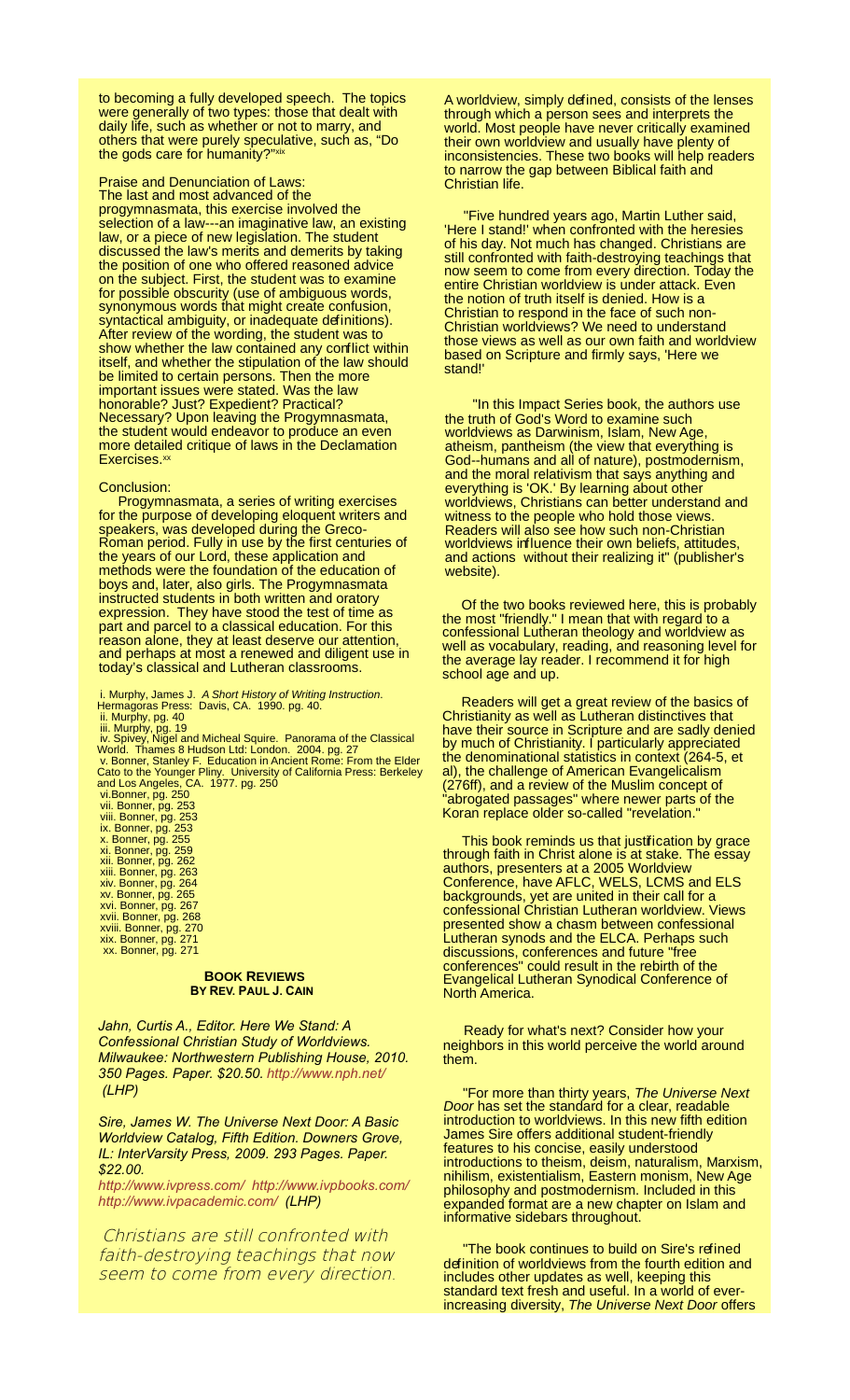a unique resource for understanding the variety of worldviews that compete with Christianity for the allegiance of minds and hearts.

"The Universe Next Door has been translated into over a dozen languages and has been used as a text at over one hundred colleges and universities in courses ranging from apologetics and world religions to history and English literature.

**Sire's Naming the Elephant: Worldview as a** Concept provides a useful companion volume for those desiring a more in-depth discussion of the nature of a worldview" (publisher's website).

 This volume has a more academic feel to it. That in itself should NOT put it out of read for lay readers, but it is rich in detail, has abundant footnotes, and is pretty comprehensive in cataloging worldviews. Sire provides an expanded discussion of some philosophies/theologies presented in *Here We Stand* and would be a good book to read after that. As a confessional Lutheran Christian, I see Here We Stand as a necessary prequel/antidote to the confessional Reformed worldview Sire presents. Not everything in Christianity is reasonable. Some topics must be held by faith, like the Incarnation, Resurrection, baptismal regeneration, and the Real Presence of Christ's Body and Blood in the Sacrament of the Altar because God in Scripture says so!

 One danger of apologetics, logic, and worldview studies is a temptation to make reason equal with Scripture or its master. Both must be avoided. I found this book particularly helpful in better understanding the philosophies and religious worldviews of the American founders. Some of the most influential men behind the Declaration and

Constitution were Deists or Unitarians depending upon your definition of those terms. Yes, there were many Christians involved, and their worldview shows in our founding documents. Yet, there is no explicit mention of the Gospel or Jesus Christ. Some contemporary commentators redefine as "Christian" founders who denied the divinity and exclusivity of Christ. Sire to the rescue!

One danger of apologetics, logic, and worldview studies is a temptation to make reason equal with Scripture or its master. Both must be avoided.

 As Headmaster of a classical Lutheran grammar school, I am preparing text recommendations for beyond our current K-5 offerings. We will likely begin a study of worldview with Veith's *The* Spirituality of the Cross. Now I will add both Here We Stand and The Universe Next Door to our worldview curriculum. Once we have covered basic logic, I will add apologetics to the mix with Parton's The Defense Never Rests and Religion on Trial and then will review Jahn and Sire at the high school level.

Is that a lot to expect of teenagers? Yes. But they are already thinking about these concepts because of the cultural exposure they receive. This will give our classically-taught teens better tools to determine what is true and how to stand up as winsome advocates for God's truth.

*The Rev. Paul J Cain is Pastor of Immanuel Lutheran Church, Sheridan, Wyoming, Headmaster of Martin Luther Grammar School, a member of the Board of Directors of The Consortium for Classical and Lutheran Education, Wyoming District Worship* 

# **THE LUTHERAN HOMESCHOOL**

## **HOME EDUCATION AND LUTHERAN CATECHESIS**

## **BY REV. STEPHEN KIESER**

## Drawn from a presentation made at CCLE X, June 22-24, 2010

 In spite of the great publishing success of Luther's Small Catechism, it has been estimated that only about 5% of the people in the empire could actually read it and even as educational reforms were made the literacy rate never achieved a rate higher than 30%. Along with a lack of literacy in reading, writing and arithmetic, basic knowledge of the Christian faith had also plundered. Luther saw first hand the miserable conditions in the Christian community when he took part in the "visitation" of congregations in Saxony in 1528:

The deplorable, miserable conditions which I have observed when visiting the parishes have constrained and pressed me to put this catechism of Christian doctrine into this brief, plain, and simple form. How pitiable, so help me God, were the things that I saw: the common man, especially in the villages, knows practically nothing of Christian doctrine, and many of the pastors are almost entirely incompetent to teach. Yet all the people are supposed to be Christians, have been baptized, and receive the Holy Sacrament even though they do not know the Lord's Prayer, the Creed, or the Ten Commandments and live like poor animals of the barnyard and pigpen. What these people have mastered, however, is the fine art of tearing all Christian liberty to shreds." SC – preface

Upon Luther's return he preached on the five parts of the Catechism, and in early 1529 began writing the two catechisms. The Smaller catechism was intended for little children and ignorant people. Even so, Luther never outgrew it but daily meditated and prayed the parts of the Catechism daily. The Larger catechism was written particularly for preachers, teachers, and other enlightened men.

… a vicious and insidious plague has smitten us. A certain self-satisfaction and satiety lead many to think the Catechism embodies a doctrine of inferior character. They look upon it as a book to be read once and then thrown in the corner, undeserving of a second reading. Further, even among the nobility some runts and curmudgeons are found who advance the thought that henceforth pastors and preachers are needless. They say that all is taught in books, which each may easily learn for himself, and without reproof of conscience they let the pastorates decline and go to ruin. So pastors and preachers are allowed to famish…. As for myself, let me say that I am a doctor and a preacher. I am as learned and experienced as any of those who are presumptuous and confident. Yet I do as a child that is learning the Catechism. I read and repeat in the morning and whenever I have time, the Ten Commandments, Apostles' Creed, the Lord's Prayer, the Psalms, etc. I daily read and study the Catechism, and still I am not able to master it as thoraoughly as I wish. I must remain a child and pupil of the Catechism, and this I do very willingly. LC – preface.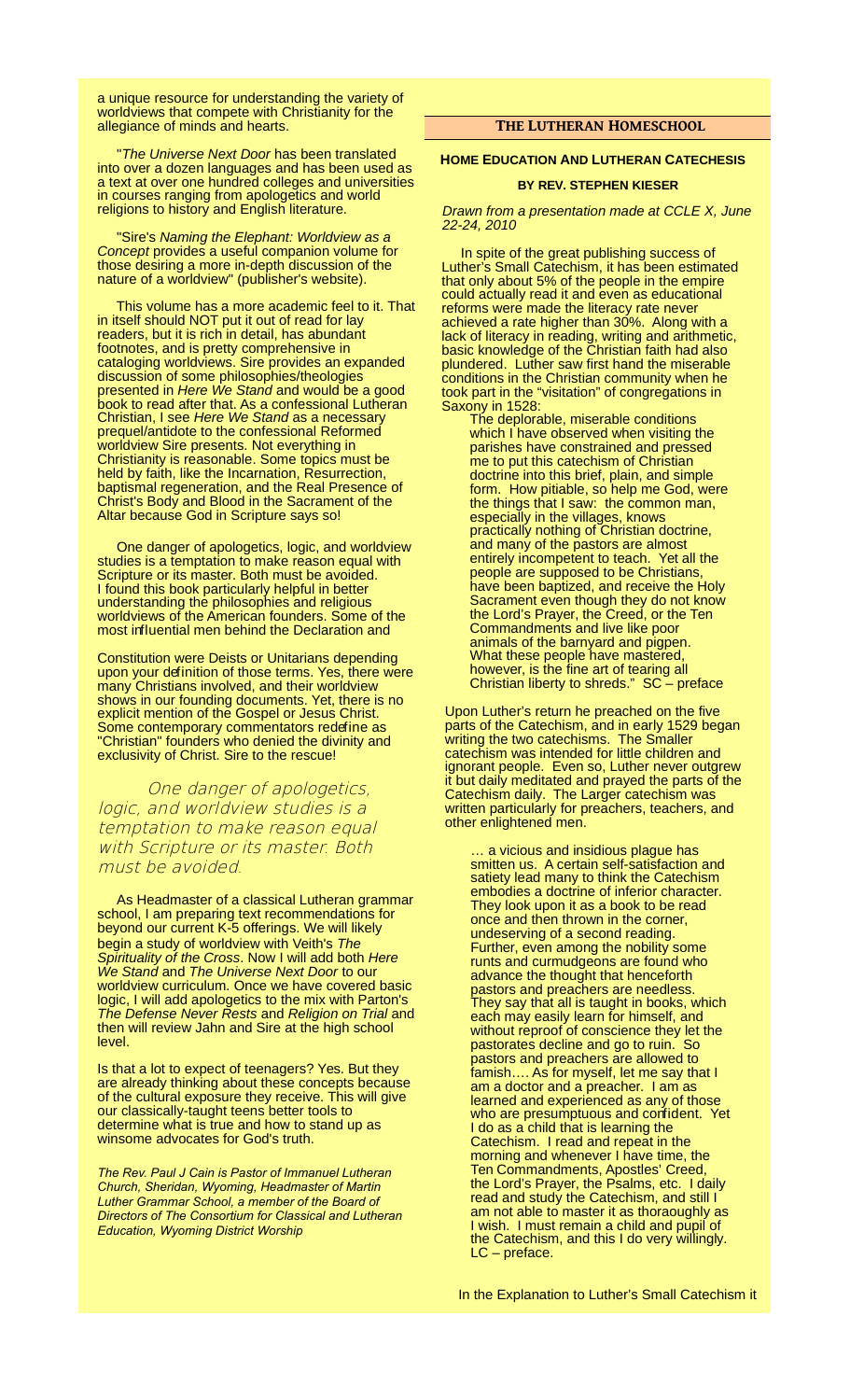is asked: What is Christianity? Answer: Christianity is the life and salvation given in and through Jesus Christ. The goal of catechesis is to be a member of Christianity. A Christian is one who by God's grace alone has received faith that trusts in Christ for the forgiveness of sins. "For everyone who has been born of God overcomes the world. And this is the victory that has overcome the world—our faith. Who is it that overcomes the world except the one who believes that Jesus is the Son of God?" 1 John 5:4

 Through this gift of faith we live out the Christian life in our vocation as father, mother, teacher, student, pastor, laymen, and so forth serving our neighbor and in the corporate worship life which centers in Christ Who is the source of our life and salvation.

 The beautiful post-communion prayer says it well: "We give thanks unto Thee Almighty God that Thou has refreshed us through this salutary gift. And we implore Thee that of Thy goodness thou wouldst strengthen us through the same in faith toward thee and in fervent love toward one another."

 In Luther's "Warning to His Dear German people" he commends the catechesis accomplished through use of the catechisms:

"But now—praise be to God—it has come to pass that man and woman, young and old, know the catechism; they know how to believe, to live, to pray, to suffer, and to die. Consciences are well instructed about how to be Christians and how to recognize Christ. We preach the truth about faith and good works. In brief, the aforementioned items have again come to light, and pulpit, altar, and baptismal font have been restored to their proper place, so that—thank God the form of a Christian church can again be recognized."<sup>[1](#page-10-0)</sup>

 One of Luther's students, Joachim Moerlin compared Luther and his catechism to a "busy little bee who has drawn forth saving honey from all the roses and other lovely flowers of God's paradise and poured it into the tiny jar of his Small Catechism."

 For us Luther's Catechism is a way of life. It is the worldview out of which we live our Christian lives. It proclaims and delivers Jesus Christ and His forgiveness. It instructs us in the way. It is our defense against the Old Evil Foe in his guise as a false prophet, false writings, and the Antichrist.

 The word "catechism" stems from the Greek (kat-ay-ke-oh). And is found in the Scriptures. He (Apollos) had been instructed (catechized) in the way of the Lord. And being fervent in spirit, he spoke and taught accurately the things concerning Jesus, though he knew only the baptism of John. Acts 18:25

One who is taught (catechumen) the word must share all good things with the one who teaches (catechist). Galataians 6:6

 Within the word catechism, the word "echo" can be found. Catechism deals with sound. It means to recite or to echo back after another. Even more, it is to confess or proclaim. The Christian echoes what God says about Himself, about us, what He has and continues to do for us.

 The Apostles Creed is a creedal confession. In the early church, catechumens were given the Creed orally and they were to echo it back to the catechist. In his baptism, the candidate speaks back to God the three persons of the one God and His activity in the world and for us. Catechesis

might be called a verbal noun. Like doctrine it is always in action. "It is the power of God on the loose.

 God's Word accomplishes what God desires for it to accomplish. so shall my word be that goes out from my mouth; it shall not return to me empty, but it shall accomplish that which I purpose, and shall succeed in the thing for which I sent it. Isaiah 55:11

# Catechism deals with sound. It means to recite or to echo back after another. Even more, it is to confess or proclaim.

 Catechesis is more than simply passing on a body of information. Although it is certainly that, and more. Catechesis is all about crushing the stoney rock hard heart of unbelief and recreating a new heart of faith that trusts and believes the Word of God that crushed it and that made it alive again. Catechesis must be ongoing since the Old Adam in us, desires to reestablish the stoney heart, much like a beehive that is constantly trying to swarm no matter how diligently the beekeeper works to rid the hive of swarm cells. Our hearts must be daily crushed and daily renewed and restored by the Gospel.

 What God desires for us in catechesis we do not want. We run from it. Hide from it. To get as far away from it as the east is from the west from. But that for which Christ has died pursues us.

 Unlike the language of math or science, the language of catechesis is able to accomplish what it says. Faith is a miracle of the Holy Spirit, Who calls us by the Gospel, enlightens us with His gifts, and sanctifies and keeps us in true faith.

 Luther wrote that the Catechism should be taught in this way,

In the first place, the preacher should take the utmost care to avoid changes or variations in the text and wording of the Ten Commandments, the Creed, the Lord's Prayer, the sacraments, etc. On the contrary, he should adopt one form, adhere to it, and use it repeatedly year after year. Young and inexperienced people must be instructed on the basis of a uniform, fixed text and form. They are easily confused if a teacher employs one form now and another form perhaps with the intention of making improvements — later on. In this way all the time and labor will be lost.

When you preach to intelligent and educated people, you are at liberty to exhibit your learning and to discuss these topics from different angles and in such a variety of ways as you may be capable of. But when you are teaching the young, adhere to a fixed and unchanging form and method. Begin by teaching them the Ten Commandments, the Creed, the Lord's Prayer, etc., following the text word for word so that the young may repeat these things after you and retain them in their memory.If any refuse to receive your instructions, tell them that they deny Christ and are no Christians. They should not be admitted to the sacrament, be accepted as sponsors in Baptism, or be allowed to participate in any Christian privileges. In addition, parents and employers should refuse to furnish them with food and drink and should notify them that the prince is disposed to banish such

<span id="page-10-0"></span><sup>1</sup>Luther, M. 1999, c1971. Vol. 47: Luther's works, vol. 47 : The Christian in Society IV (J. J. Pelikan, H. C. Oswald & H. T. Lehmann, Ed.). Luther's Works. Fortress Press: Philadelphia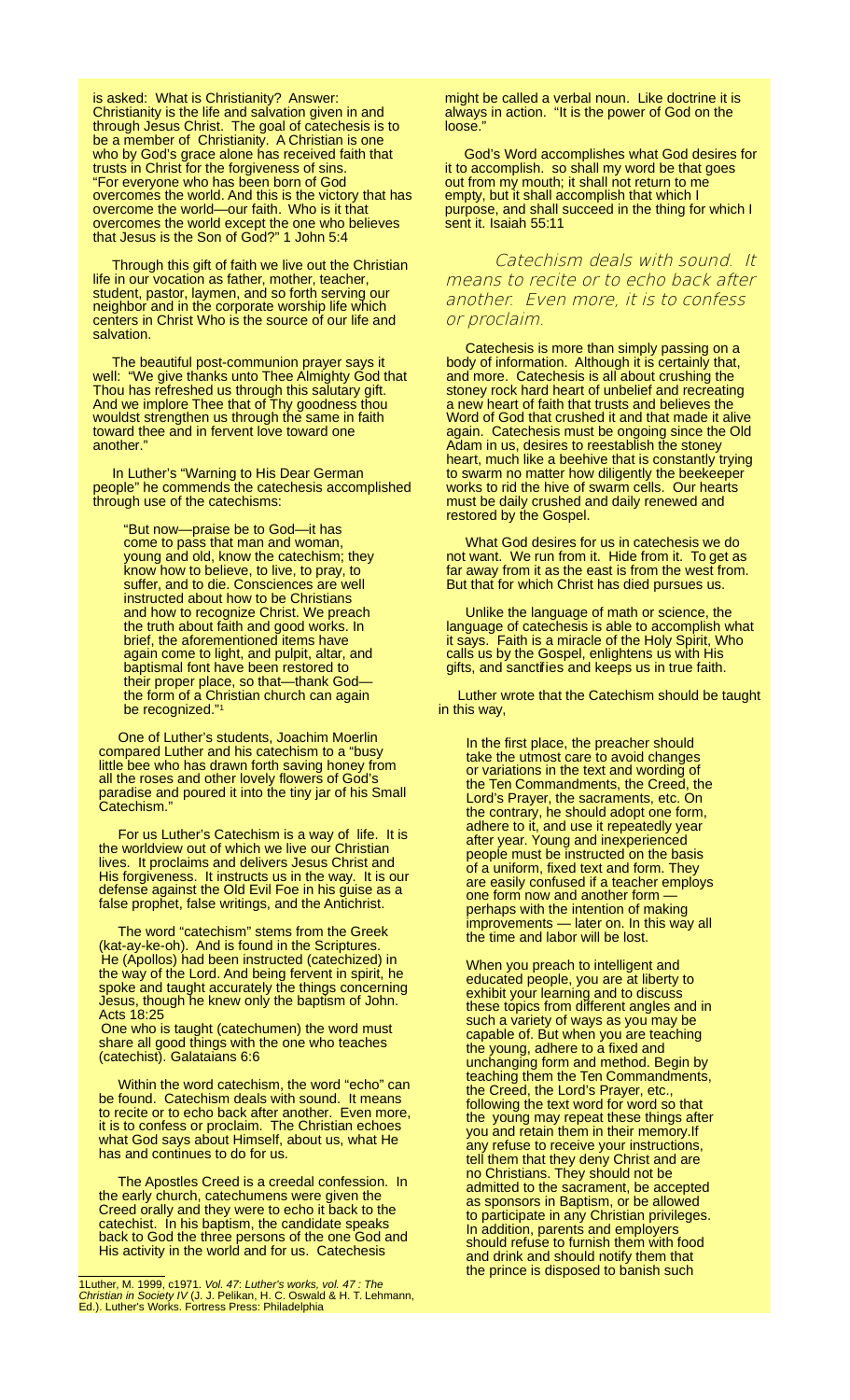#### rude people from his land.

 Although we cannot and should not compel anyone to believe, we should nevertheless insist that the people learn to know how to distinguish between right and wrong according to the standards of those among whom they live and make their living. For anyone who desires to reside in a city is bound to know and observe the laws under whose protection he lives, no matter whether he is a believer or, at heart, a scoundrel or knave.

 In the second place, after the people have become familiar with the text, teach them what it means. For this purpose, take the explanations in this booklet, or choose any other brief and fixed explanations which you may prefer, and adhere to them without changing a single syllable, as stated above with reference to the text. Moreover, allow yourself ample time, for it is not necessary to take up all the parts at once. They can be presented one at a time. When the learners have a proper understanding of the First Commandment, proceed to the Second Commandment, and so on. Otherwise they will be so overwhelmed that they will hardly remember anything at all.

 In the third place, after you have thus taught this brief catechism, take up a large catechism so that the people may have a richer and fuller understanding. Expound every commandment, petition, and part, pointing out their respective obligations, benetits, dangers, advantages, and disadvantages, as you will find all of this treated at length in the many books written for this purpose. Lay the greatest weight on those commandments or other parts which seem to require special attention among the people where you are. For example, the Seventh Commandment, which treats of stealing, must be emphasized when instructing laborers and shopkeepers, and even farmers and servants, for many of these are guilty of dishonesty and thievery. So, too, the Fourth Commandment must be stressed when instructing children and the common people in order that they may be encouraged to be orderly, faithful, obedient, and peaceful. Always adduce many examples from the Scriptures to show how God punished and blessed.

 You should also take pains to urge governing authorities and parents to rule wisely and educate their children. They must be shown that they are obliged to do so, and that they are guilty of damnable sin if they do not do so, for by such neglect they undermine and lay waste both the kingdom of God and the kingdom of the world and are the worst enemies of God and man. Make very plain to them the shocking evils they introduce when they refuse their aid in the training of children to become pastors, preachers, notaries, etc., and tell them that God will inflict awful punishments on them for these sins. It is necessary to preach about such things. The extent to which parents and governing authorities sin in this respect is beyond telling. The devil also has a horrible purpose in mind.

 Finally, now that the people are freed from the tyranny of the pope, they are unwilling to receive the sacrament and

they treat it with contempt. Here, too, there is need of exhortation, but with this understanding: No one is to be compelled to believe or to receive the sacrament, no law is to be made concerning it, and no time or place should be appointed for it. We should so preach that, of their own accord and without any law, the people will desire the sacrament and, as it were, compel us pastors to administer it to them. This can be done by telling them: It is to be feared that anyone who does not desire to receive the sacrament at least three or four times a year despises the sacrament and is no Christian, just as he is no Christian who does not hear and believe the Gospel. Christ did not say, "Omit this," or "Despise this," but he said, "Do this, as often as you drink it," etc. Surely he wishes that this be done and not that it be omitted and despised. "Do this," he said.

Spend time in the catechism daily. Let the text be memorized word for word. Teach it in a simple and easy way. Some will say, I'll never use this! But The Catechism is not really learned until life happens. When crisis comes, catechesis kicks in. Teach with all the fervor that the Word of God is. Engage them by engaging Word of God.

 As we catechize, we must take to heart the oft asked question, "What does this mean?" Apply it to the day. What does it mean for me? If the Catechism is prayed daily that task comes more naturally. As troubles and heartaches come our way, look to the Catechism and ask, "what does this mean for me in this trouble?"

 Other great sources of TRUTH have also been given to us in addition to the catechism that cannot be overlooked…. Namely, the Bible itself, the hymns and liturgy. Several hymns can aid in teaching the catechism: Here is the Tenfold Sure Command, We All believe in One True God, Our Father Who from heaven Above To Jordan Came the Christ, Our Lord, From Depths of Woe I cry to You, O Lord we praise You.

**Spend time especially on the First** Commandment since the other proceed from it… it may even be said that all of the Scriptures proceed from it.

 The Creed tells us about our God and what He has done for us and for all of creation. It is pure gift; everything is gift.

 Our children need to know how to pray and the blessings of prayer. Cultivate a prayer life.

 Memorize prayers by praying set prayer often. The sacraments are under attack today as they have been, since the devil desires for us to doubt that God would give to us such holy things in common water, bread and wine.

 Parents should consider it a primary duty to find a congregation where the Catechism is faithfully taught and kept before the parish at all times. What is taught by the pastor should be reinforced at home as the family daily prays the catechism, sings hymns, and prays together.

Let us listen one more time to Luther:

 Therefore do not imagine that the parental office is a matter of your pleasure and whim. It is a strict commandment and injunction of God, who holds you accountable for it.

The trouble is that no one perceives or heeds this. Everybody acts as if God gave us children for our pleasure and amusement, gave us servants merely to put them to work like cows or asses, and gave us subjects to treat them as we please, as if it